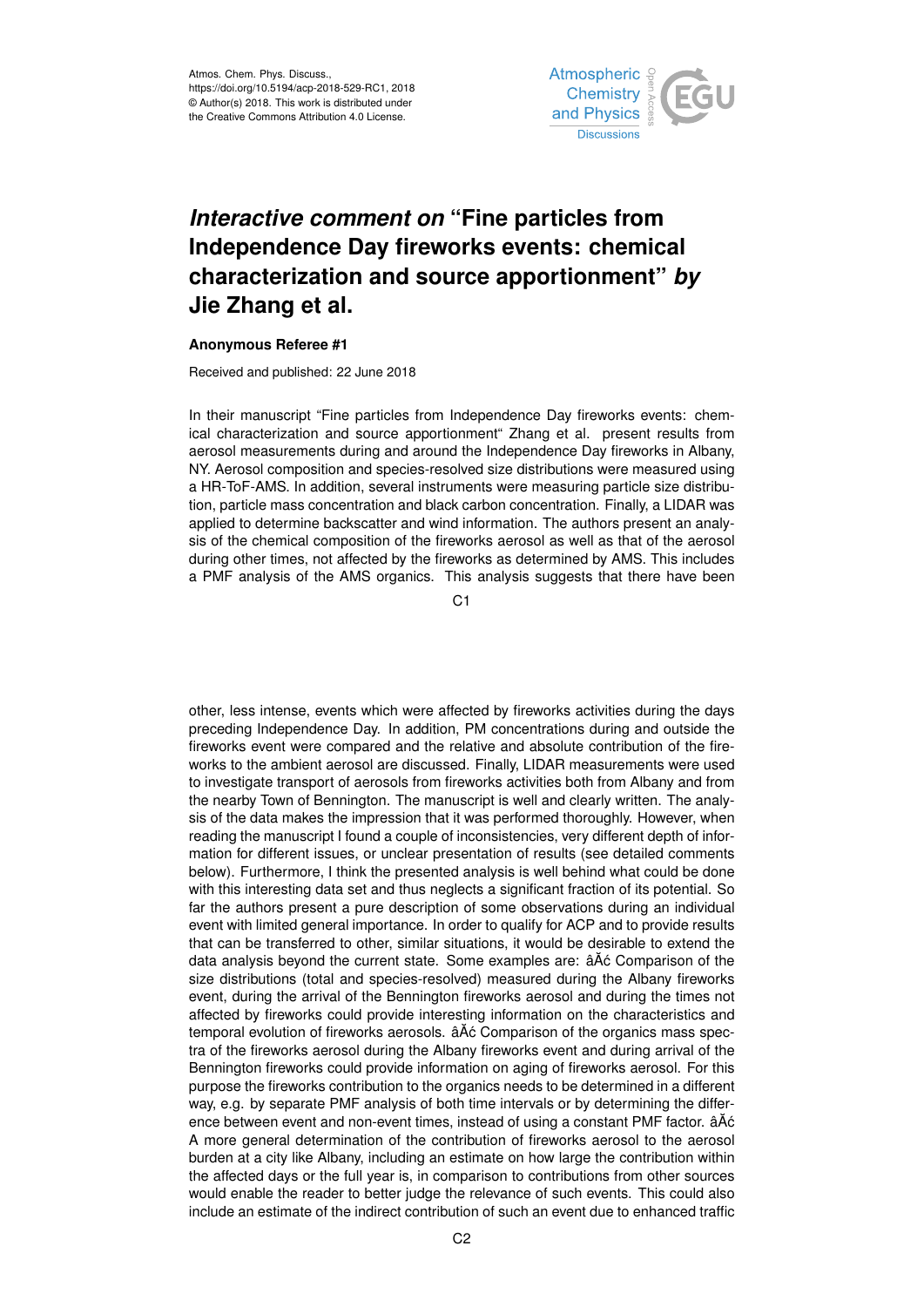emissions around the event.

Detailed comments:

Several fireworks events were identified during the measurement period, based on the appearance of the potassium ion in the aerosol mass spectra. I think the authors should explain the criteria more specific here since the potassium ion is also observed with the AMS when measuring biomass burning aerosols. It would be interesting whether during the observation of fireworks events with the AMS also other ions, which could be from the fireworks, were observed, e.g. Sr, Na or other metal ions.

I have a general problem with the description of the measurement locations. According to Figure 1, the wind direction was approximately 180°-270° during the main FW event. According to Figure S1 the ASRC site was located about NW of the fireworks site, i.e. it needs wind from approx. 100 $^{\circ}$ -130 $^{\circ}$  to transport the fireworks aerosol to the measurement site. The ACHD site was located approx. to the SE of the fireworks site, i.e. it needs wind from approx. 280°-320° to transport fireworks aerosol to the measurement site. While for the relatively close ACHD site general dispersion of the fireworks aerosol in the area would probably also transport aerosols to the measurement site, this seems unlikely for the ASRC site, which is almost in the opposite direction compared to the needed wind direction. How can you explain the transport of aerosol from Empire State Plaza to the ASCR site under these meteorological conditions?

I find the presentation of time series of aerosol concentrations (e.g. in Figs. 2, 4, and 6) stacked on top of each other not very helpful when one tries to see temporal variability of any of the mass concentrations. Generally, temporal variability is seen well only for the lowermost trace and in addition – for graphs which show fractional contributions like Fig. 2 – for the uppermost trace. For all other traces only the largest changes can be identified in this type of graph.

The presentation of all the aerosol data for a 10.5 days interval makes it hard to identify the detailed features during the main fireworks event which were discussed within the

C3

text. It would be very helpful for the reader to have graphs which show only the time interval around the fireworks event. In addition, it would be very helpful if Figure 7 would show the same time interval as those figures and if the time axes would agree (i.e. not using UTC for one graph and local time for the others).

P2L4: Fireworks aerosol is mainly found in PM1, not in PM2.5, as shown in this manuscript as well as e.g. in the Drewnick et al., 2006 paper.

P2L11-15: Here consumption figures of fireworks in the US are given. It would be interesting to also have numbers for July 4 and may be for the Independence Day fireworks in Albany. The 42% increase of 24-hour PM2.5 – how much is this in absolute concentrations?

P2L21: Here two Sun et al. papers are cited. The Sun et al., 2010 paper is not in the reference list. Both papers do not seem to be adequate references for the general measurement capabilities of advanced aerosol mass spectrometry technology like the Jayne et al. and the DeCarlo et al. papers.

P3L4-7: Here it seems that some statements are exaggerating. Why was the meteorological situation such that it provided a "unique opportunity" for investigation of the contribution of FW displays to ambient aerosol concentrations? As stated above, the wind direction seemed to be even very unfavorable. Also I do not see how the "health influence" of FW-related aerosols was investigated in this study.

P3L16 and L22 and P4L15: It would be helpful if the authors would specify above what the elevation was measured. I guess in L16 it is a.s.l. and in L22 it is above ground, on P4L15 it could be both. Furthermore, if here and in the following paragraph some detailed information is provided, it would be nice if this would be done more consequently: Why is the sampling height provided for the ACHD site but not for the ASRC site? Where was the AMS instrument located, where the SMPS and the pDR-1500? Why is the sampling line length for the inlet duct at ASRC (?) provided, but not the length of the sampling line from the duct to the instruments and also not for the inlet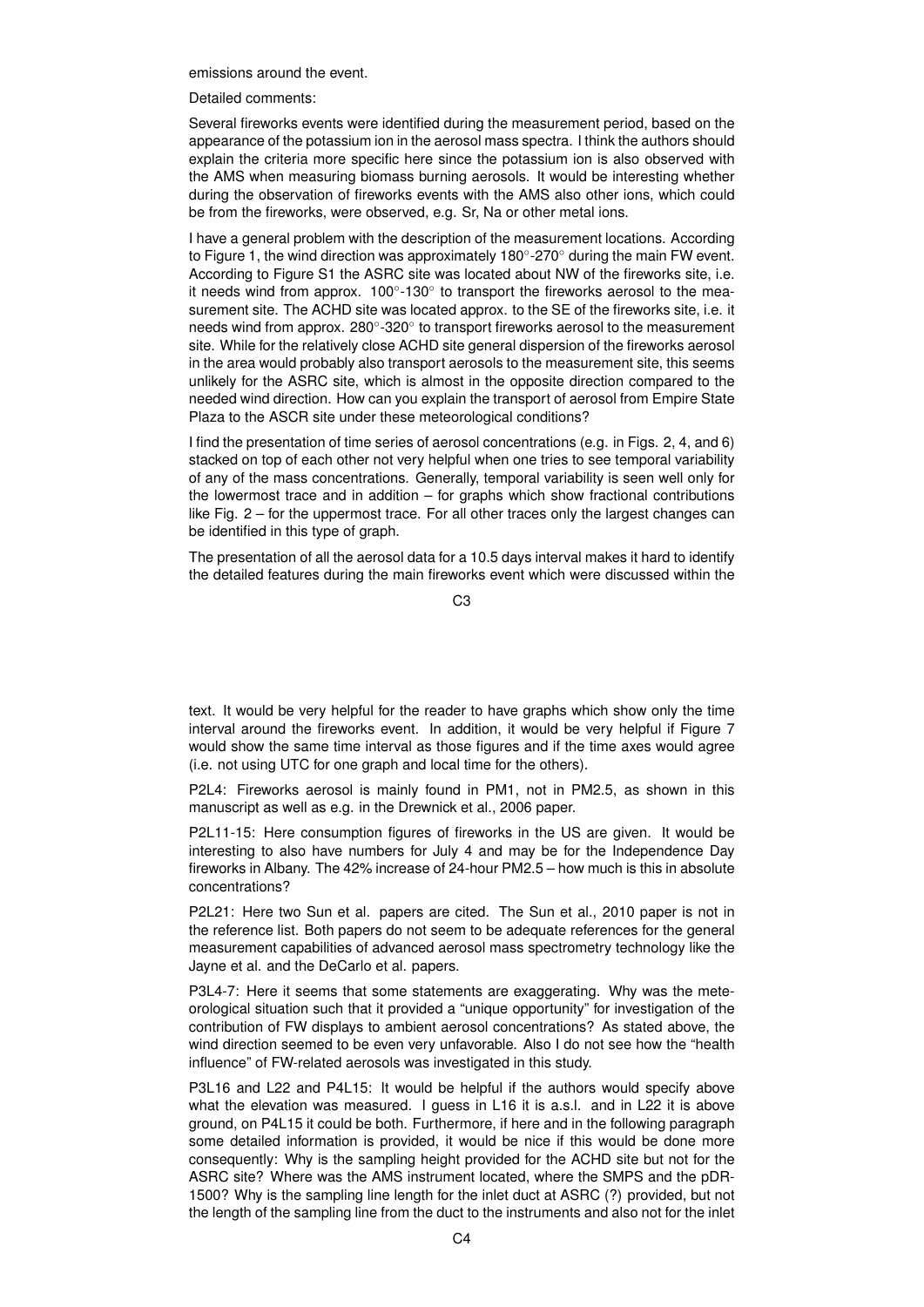at the ACHD site? For estimate of inlet line losses, also the diameters of the lines and their orientation would be needed.

P3L19: According to the statement here, the gap in the measurement data was due to maintenance of the instruments. To me it seems very strange that maintenance started at midnight, that maintenance lasted for 44 hours, and that all instruments have exactly the same downtime.

P5L5 and the whole paragraph: "... slow evaporation and ionization of potassium ...". "evaporation" should be "vaporization". While potassium might vaporize slowly, ionization is probably not slow. In addition to this effect, the quantification of potassium in the AMS is also difficult due to the fact that potassium can be surface-ionized at the vaporizer surface during the vaporization process. This effect will directly affect RIE of potassium. Since this effect – and as a consequence the RIE of potassium – strongly depends on the vaporizer temperature, the history of the vaporizer and the tuning of the AMS, it makes little sense to use RIE values for potassium obtained in measurements with other AMS but it would be better to determine the own RIE value.

P6L2: The statement that "all instruments exhibited the same general behavior" seems a bit exaggerated. There are sometimes strong differences between the various PM2.5 measurements up to more than a factor of two. There are also sometimes strong differences in the trends.

P6L3-5: I also do not agree with the explanation of the increasing trend in aerosol concentrations with hygroscopic growth. An increasing trend is observed from 6/27 until 6/29 according to Figure 1. During this time RH values varied strongly and no correspondence of the increase in PM and RH can be observed for this whole time interval. Furthermore, hygroscopic growth of particles should not affect AMS measurements of mass concentrations and also not measurements performed with a dryer before the instrument.

P6L8-11: The aerosol concentration peaks during the nights of July 2-3 were also

C5

identified as FW-related due to their high K signal. Is there any other evidence that these peaks are actually from FW – e.g. similar K/S ratio as observed during the July 4 peak? Was there fireworks reported or observed in the area around the measurement sites? According to the magnitude of these additional FW peaks either a massive fireworks event in the order of 30% of the July 4 fireworks or fireworks which were burned very close to the AMS site would be needed to generate these peaks. Is this realistic?

P7L3-5: It is very hard to assign all these numbers to the respective species.

P7L8-10: If SO4 and NO3 are from K-rich salts and if slow vaporization of K results in under-estimation of K, this should also result in under-estimation of the related SO4 and NO3.

P7L10-11: I do not agree with the statement here. According to Figure 2, organics and K show broader peaks than SO4. If all three are from the same source (fireworks), is this difference a sign of chemical processes occurring with the FW aerosol?

P7L13-15: If SO4 fraction varies between 8.5 and 16.4% (a factor of two), I would not call this "fairly stable". As a consequence I would not say that this indicates constant sources in and near Albany as stated in the following sentence.

P7L19-21: If there was a large difference in the mass fractions of the aerosol components before, during, and after the FW event, this would be interesting to see in pie charts, e.g. in the supplement.

P7L22: If the FW event lasted from 23:00 until 02:00 (line 1, same page), this is 3 hours, not 4 hours.

P7L24: What is "volume mobility diameter"?

P7L27: Not the surface ionization but the slow vaporization of K-containing species will make the K size distributions complicated.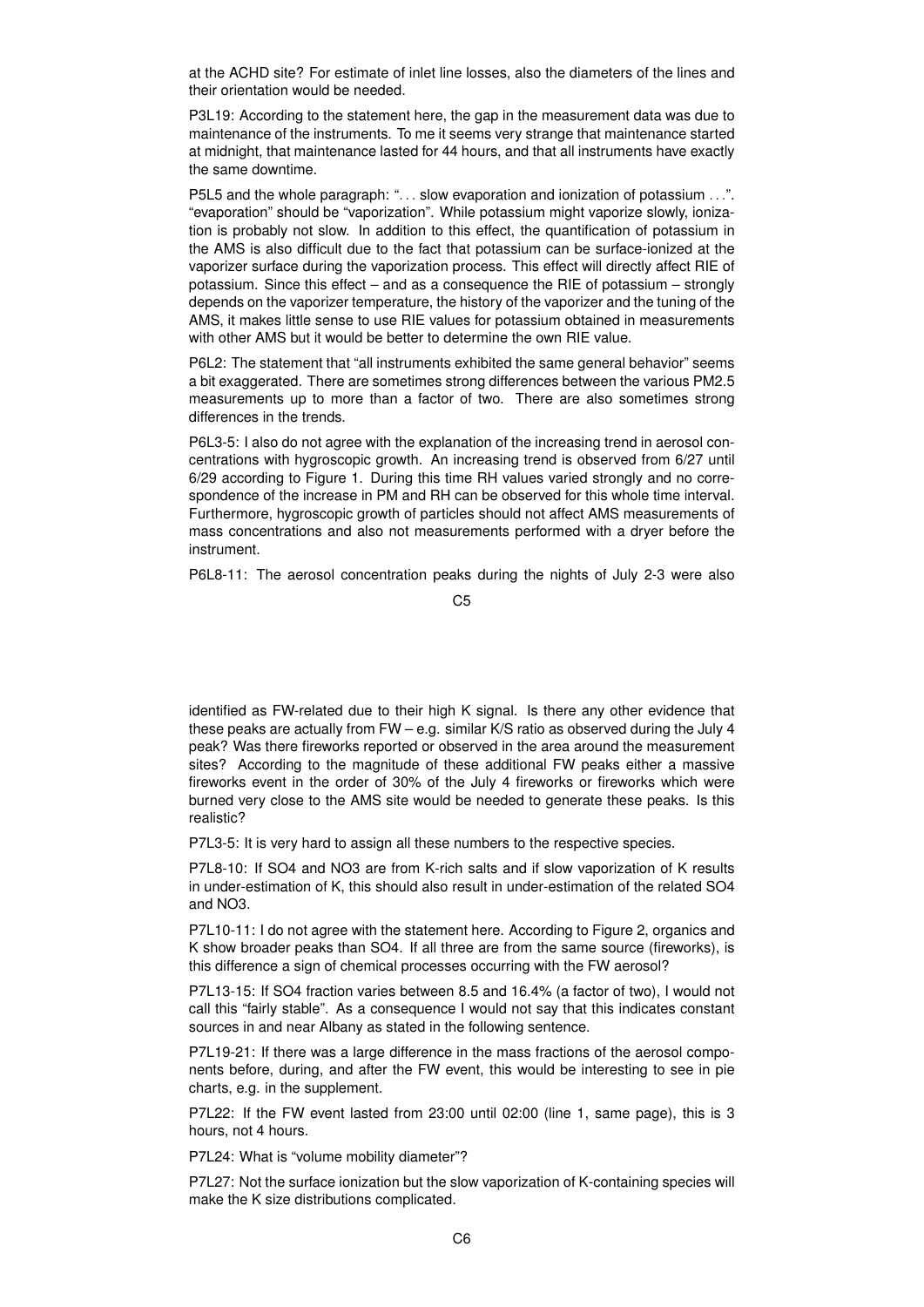P8L11: Can the authors provide any information on the potential sources of the evening BBOA?

P8L19: It should be Fig. S3b, not S3d.

P8L24 and other locations: Percentages given with a precision of 0.1% and at the same time with likely uncertainties of 10% or more do not make sense.

P8L6-P9L7: This section with the discussion of the PMF results is not very satisfying. The discussion on the background aerosol sources seems very incomplete and short and does only provide a rudimental overview over the various aerosol sources and their variations. Also the discussion on FW effects on the organic aerosol seems rather incomplete. It would be interesting to have a discussion on how fireworks activities like the Independence Day fireworks quantitatively affect the concentrations of the various types of organic aerosol: HOA – by more people being on the streets to observe the display; BBOA – as a by-product of fireworks burning; FW-OA – as a direct emission of the fireworks; OOA – as a potential product of FW-related gas phase emissions. Especially in order to make this study relevant to a broader audience and for FW events outside of Albany, NY this could be very helpful.

P9L13-15: I have the impression that the calculation of organopotassium is highly uncertain. Due to uncertain RIE, slow vaporization effects and surface ionization of potassium the absolute K concentration already is uncertain. The calculation of inorganic potassium is probably even more uncertain due to additional uncertainties of the ammonium fraction of the various salts. Finally, the difference of the two is even more uncertain. If this approach is used, an estimate of these uncertainties would be needed. The fact that resulting organopotassium correlates with FW-OOA is not surprising since potassium correlates well with FW-OOA and organopotassium is probably only a relatively small fraction of total potassium.

P9L15-18: It is unclear to me what the purpose of the calculation of the density of the aerosol is. In this calculation the contribution of refractory aerosol components with

 $C<sub>7</sub>$ 

likely high density (metal salts or oxides) and of black carbon is neglected. With these additional uncertainty the resulting uncertainty of the density calculation becomes so large that also a typical density for urban aerosol could be assumed.

P10L4: I do not agree with the assumption that the ratio of FW-related aerosol and background aerosol does not change during transport: While the FW-related aerosol gets diluted during transport, this is not the case for the background aerosol.

P10L6: In addition to the 2-hour average also the 24-hour average of the aerosol should be mentioned here, if these values are compared to the 24-hour threshold value.

P10L7-10: Here the temporal trends of various aerosol components measured during the time after the FW display are used as evidence for conversion processes within the atmosphere. How can the authors be sure that during this time always air masses were probed, which encountered fireworks activities during the night of July 4 and not simply different air masses with different influence of fireworks were probed?

P10L12: Define the "carrier-to-noise ratio" and explain what kind of information this ratio provides.

P10L14: The local time interval is 3 hours long, the UTC interval only 2 hours.

P10L12 – P11L6: This whole section is very confusing to me. There are many inconsistencies between the observations and their interpretation. E.g.: According to the LIDAR weak easterly winds were measured. This is contrary to the wind directions provided in Figure 1. What is correct? Many of the features that are explained in the text are not really visible in Figure 7. What means "high altitude FW transport" – at which altitude was the fireworks burned? There was "high altitude" and "low altitude" aerosol observed in the LIDAR. It is claimed that the low altitude aerosol was the result of subsidence or diffusion of the high altitude aerosol. However, there is no connection visible in the two clusters in the LIDAR signal. Since all the aerosol data are provided for 10 days and the LIDAR signal are only for a couple of hours it is almost impossible